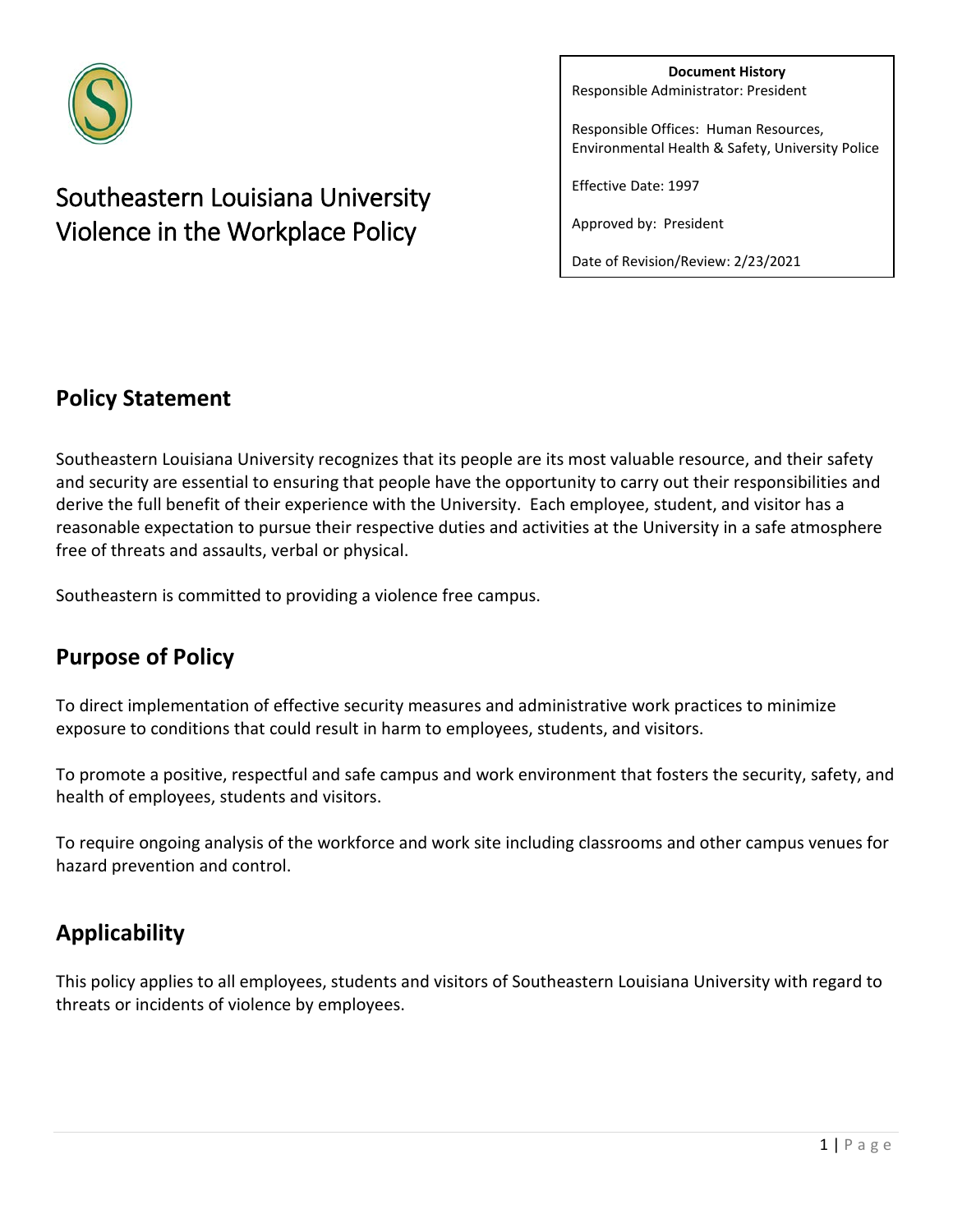## **Policy and Procedure**

#### **Definitions**

**Assault.** Assault is an attempt to commit a battery, or the intentional placing of another in reasonable apprehension of receiving a battery. (Example: I may have a stick raised and know that I have no intention of striking you, but based on the circumstances, you have a reasonable apprehension that I plan to strike you.)

**Aggravated Assault.** Aggravated assault is an assault committed with a dangerous weapon.

**Battery.** Battery is the intentional use of force or violence upon another, or the intentional administration of a poison or other noxious liquid or substance to another.

**Aggravated Battery.** Aggravated battery is a battery committed with a dangerous weapon.

**Credible Threat.** Credible Threat is a statement or action that would cause a reasonable person to fear for his/her own safety or that of another person, and in fact, cause such fear.

**Intentional.** Intentional refers to conduct when the circumstances indicate that the offender, in the ordinary course of human experience, must have considered the criminal consequences as reasonably certain to result from his act or failure to act.

**Violence.** Violence is the commission of an assault or battery or the making of a credible threat.

**Workplace.** The workplace is any site where any employee is placed for the purpose of completing job assignments or where a student attends classes, obtains assistance, participates in school activities, or studies on the campus.

**Violence Prevention.** The implementation of effective security measures, work practices, and a work site analysis for hazard prevention and control to promote a positive, respectful, safe work and educational environment and minimize exposure that could result in harm to employees, students, and visitors.

**Workplace Violence.** The act or threatened act of physical and/or verbal force being used in a harmful or destructive manner in an employment or student related setting.

#### **Management Responsibilities**

Southeastern Louisiana University shall comply with federal and state statutes, rules, and, regulations, and/or guidelines in making reasonable efforts to:

- Hire, train, and supervise employees
- Discipline employees who violate this policy
- Intervene in situations of harassment in the workplace where the employer or any person of responsibility is aware of the harassment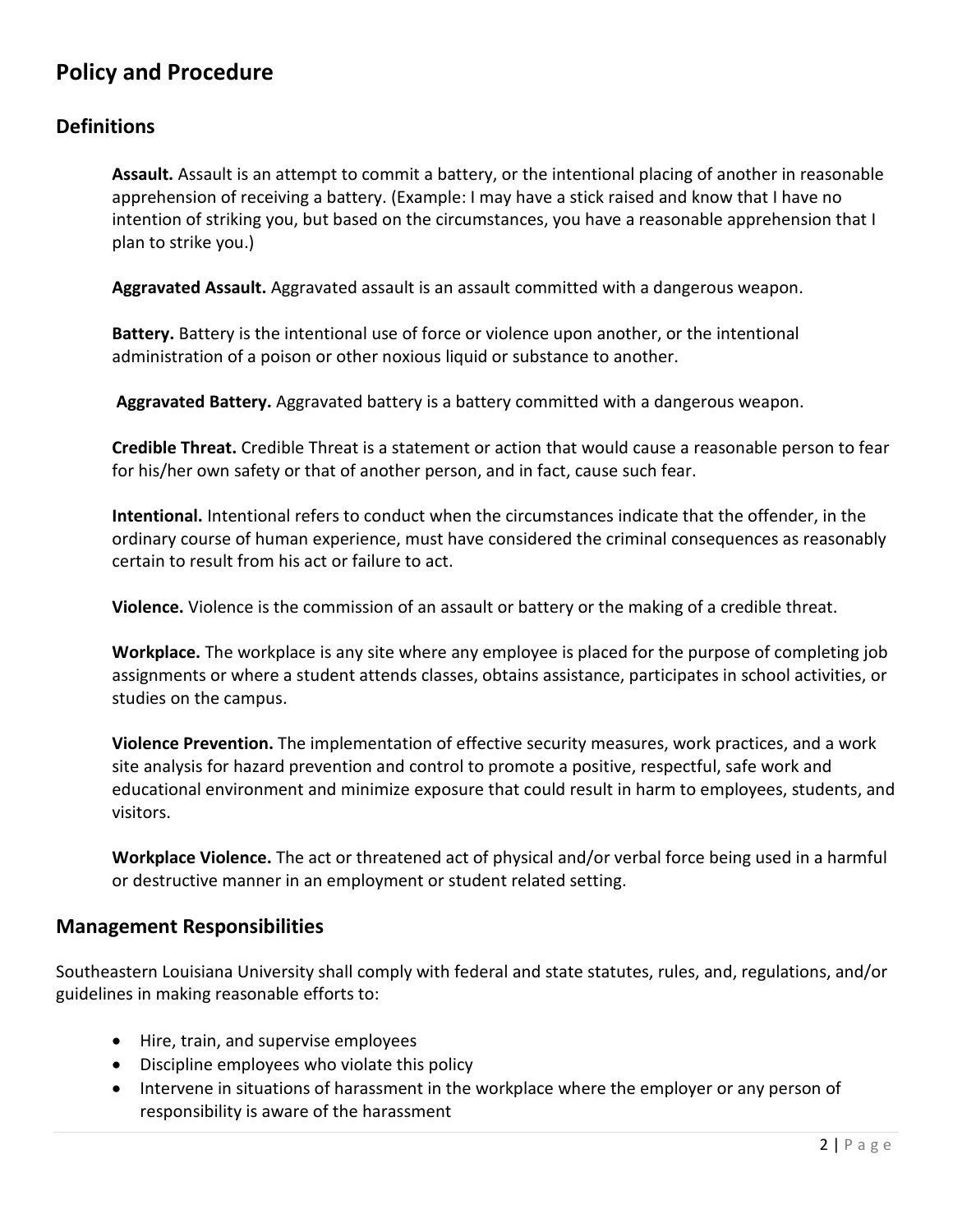- Ensure employees and/or independent contractors are fit for duty and do not pose unnecessary risks to others
- Provide security precautions and other measures to minimize the risk of foreseeable criminal intrusion based upon prior experience or location in a dangerous area
- Maintain an appropriate level of security
- Establish and implement a written policy and plan for addressing violence in the workplace
- Provide employee training on the agency plan, warning signs of potential for violent behavior, and precautions which may enhance the personal safety of employees at work or students while in the campus environment
- Warn an employee or student of a credible threat made by another to do harm to the employee or student
- Support the application of sanctions or disciplinary action and/or prosecution of offenders, as appropriate
- Accommodate, after appropriate evaluation, employees and students who require special assistance following incident(s) of workplace violence
- Cooperate with the University Police Department or any other law enforcement agency in the conduct of an investigation
- Establish a uniform violence reporting system with regular review of submitted reports
- Initiate procedures to protect from retaliation employees or students who report credible threats
- Keep up-to-date records to evaluate the effectiveness of administrative and work practice changes initiated to prevent workplace violence
- Encourage employees and students to report threats, unwelcome comments and/or actions on the part of another person, etc., to the University Police Department

#### **Management Commitment**

Southeastern Louisiana University's management commitment, including the endorsement and visible involvement of the top levels of administration, provides the motivation and resources to deal effectively with workplace violence and includes:

- Organizational concern for employee and student emotional and physical safety and health
- Commitment to the safety and security of all persons at the workplace
- Assigned responsibility for the various aspects of the workplace violence prevention program to ensure that all supervisors and employees understand their roles and responsibilities
- Delegation of authority and allocation of resources to all responsible parties
- Accountability for involved supervisors and employees
- Debriefing/counseling for employees and students experiencing or witnessing assaults and other violent incidents
- Support and implementation of appropriate recommendations from the Workplace Violence Committee
- Treatment of workplace violence, incidents, complaints and concerns with seriousness, keeping confidential all reports and the identification of parties, except those who have a legitimate need to know and to the extent required by law

#### **Employee Responsibilities**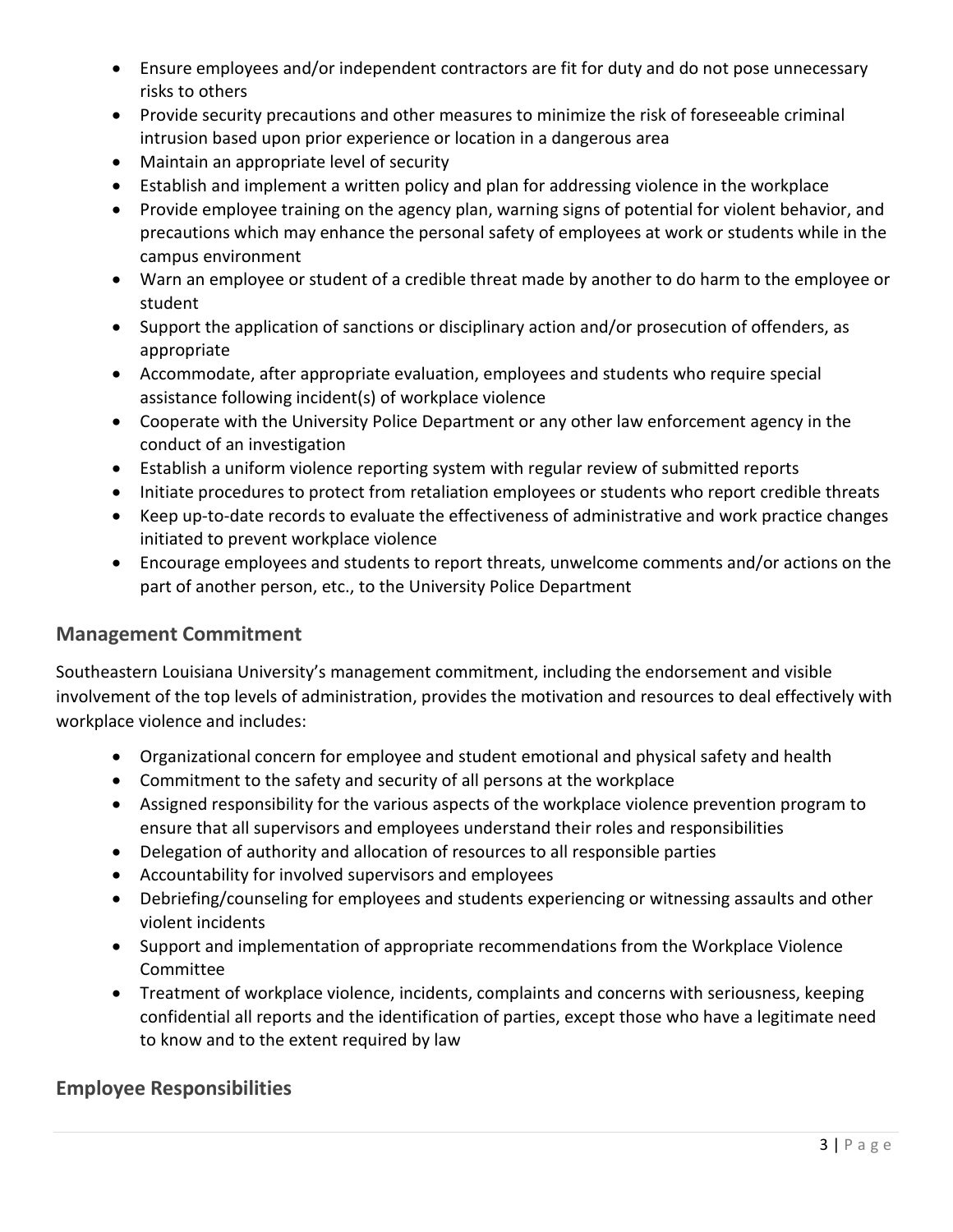At Southeastern Louisiana University, employees are required to report to the Human Resources Office or to the University Police Department, as appropriate, all threats or incidents of violent behavior in the workplace which they observe or of which they become aware.

Inappropriate behavior is often a warning sign of potential hostility or violence. Employees, students, and/or visitors who exhibit the following or other aggressive behaviors should be reported and addressed in accordance with the University's policies:

- Unwelcome name-calling, obscene language, and other abusive or belligerent behavior
- Intimidation through direct or veiled threats
- Throwing objects in the workplace regardless of the size or type of object thrown or whether a person is the target of a thrown object
- Physically touching another employee in an intimidating, malicious, or sexually harassing manner, including such acts as hitting, slapping, poking, kicking, pinching, grabbing, and pushing, or any other unwanted and unwelcome physical contact
- Physically intimidating others, including such acts as obscene gestures, "getting in your face," and fist shaking

Employee involvement and feedback enable workers to develop and express their own commitment to safety and security and provide useful information to design, implement, and evaluate the program. At Southeastern Louisiana University, employee involvement includes but is not limited to:

- Understanding and complying with the workplace violence prevention program and other safety and security measures
- Participating in employee complaint or suggestion procedures addressing safety and security concerns
- Providing prompt and accurate reporting of violent or threatening incidents
- Cooperating with the appropriate University staff and/or groups that are tasked to review violent incidents and security problems and makes security inspections
- Participating in professional development addressing techniques to recognize and abate escalating agitation, assault behavior or criminal intent

#### **Workplace Analysis**

The process of workplace analysis involves a step-by-step, common-sense look at the workplace to find existing or potential hazards for the occurrence of workplace violence. The workplace analysis entails reviewing specific procedure or operations that contribute to hazards and specific locales where hazards may develop. The workplace analysis program includes, but is not limited to, analyzing and tracking records, monitoring trends, analyzing incidents, analyzing workplace security and receiving input from those who are familiar with workplace sites and procedures. At Southeastern Louisiana University, the responsibility for conducting and maintaining workplace analyses is assigned to the Office of Environmental Health and Safety.

#### **Hazard Prevention and Control**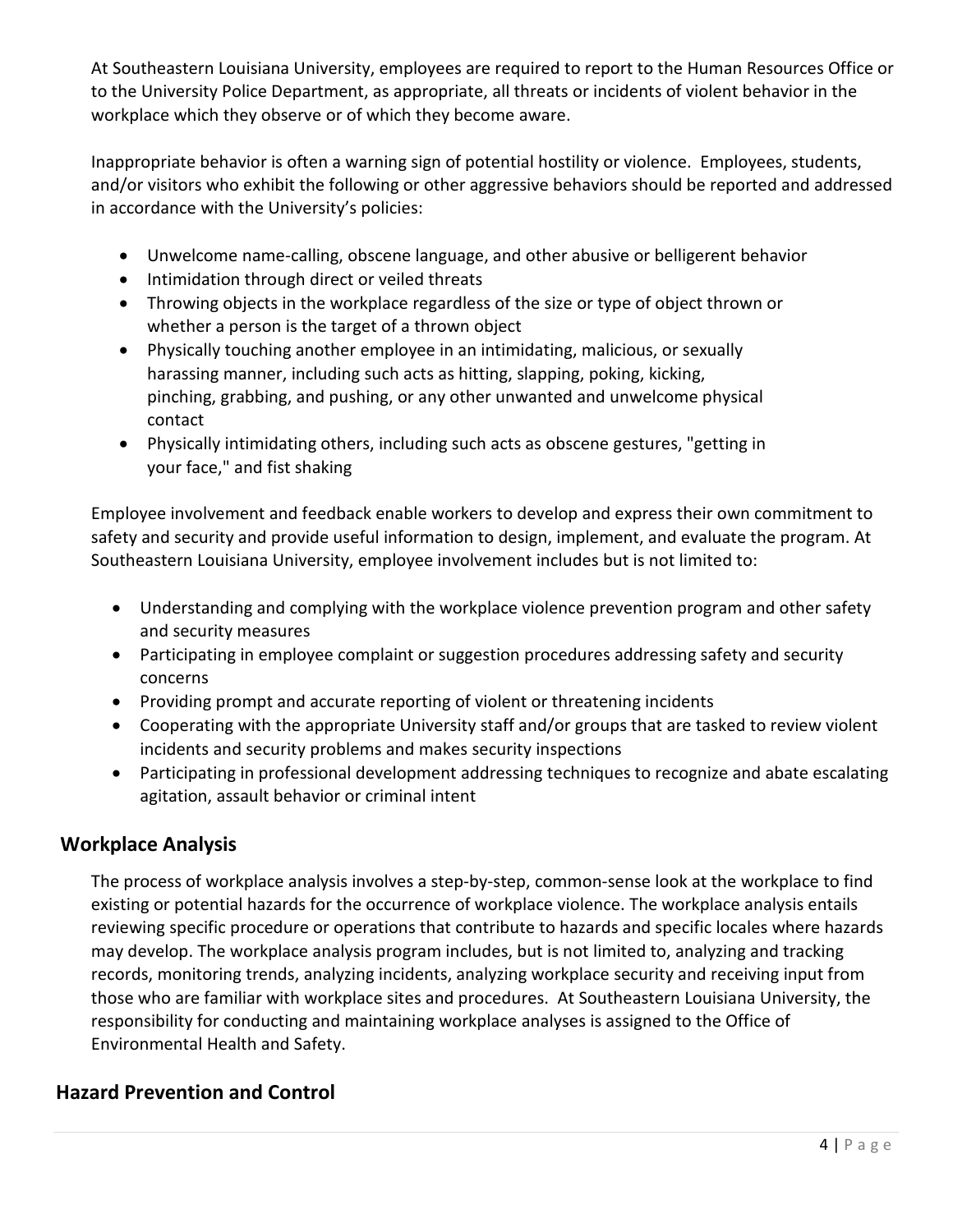Workplace adaptations, engineering controls, administrative controls, and work practice controls shall be implemented by Southeastern Louisiana University to prevent or control, to the extent possible, any discovered hazards.

#### **Incident Response and Evaluation**

Assistance will be provided for victimized individuals who may be affected by workplace violence or by witnessing workplace violence. Whenever an incident occurs, injured employees will have access to medical treatment and/or mental health evaluation as appropriate.

An employee or student who has been threatened or assaulted on campus should immediately report the incident to the University Police Department in accordance with this policy.

- A. University Police Department staff will take the following actions in accordance with the severity of the incident, the discretion of the responding officer, and the desires of the victim/reporting subject:
	- 1. If the situation is determined not to be eminently dangerous:
		- a. Separate employees involved and isolate them until they are interviewed and statements are taken from each individual;
		- b. Separate any witnesses until they are interviewed and their statements taken; and
		- c. Document all actions and statement.
	- 2. If the situation is determined to be eminently dangerous:
		- a. Order all those presenting the danger to immediately leave the facility;
		- b. Physically remove the individual(s), if necessary; and
		- c. Document all actions and statements.
	- 3. In all cases, University Police Department staff will enforce applicable laws and statutes, making arrests or taking other actions as necessary while preserving due process and civil rights of potential victims and offenders.
- B. As soon as possible after the incident, the University Police Department shall make every reasonable attempt to interview all parties to the incident, including the victim(s), the subject(s), and any witnesses, and prepare a written summary of the interviews. The summary shall be the basis on which to determine the facts of the event.
- C. The summary/report will be forwarded to the Director of the University Police Department who will convene the Violence in the Workplace Committee to:
	- 1. Review the summary of the interviews; and
	- 2. Make a recommendation for action to the Office of Human Resources and/or Student Advocacy and Accountability Office, as appropriate.

If the members of the Violence in the Workplace Committee so desire, the University Police Department investigator assigned to the incident may be called to answer questions and/or give additional testimony regarding the investigation and summary.

The members of the Violence in the Workplace Committee shall include: